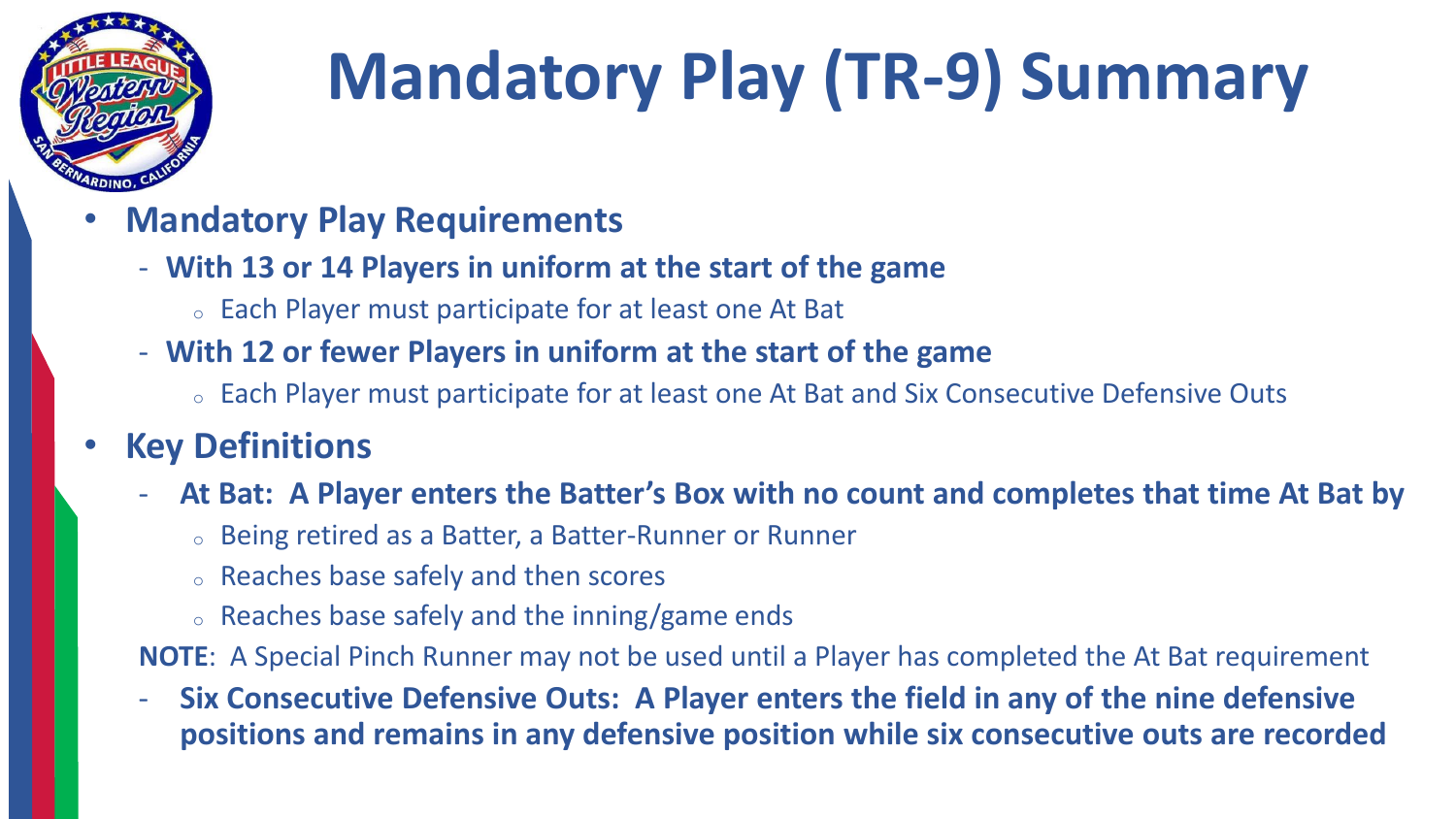# **Substitution Options (TR-10) Summary**

**Tournament Rules for Teams with 13/14 Players in Uniform at the Start of the Game**

## • **Starter has not entered the batter's box for the first time**

- A Non-Starting Substitute may be entered, who must then meet their At Bat
- When the Non-Starting Substitute has met their At Bat, the Starter must reenter to meet their At Bat

### • **Starter enters the batter's box for the first time**

– The Starter must complete the defined At Bat before being replaced by a Non-Starting Substitute or before using a Special Pinch Runner for that Starter

### • **Starter meets the At Bat requirement**

- A Non-Starting Substitute may be entered, then play their full MPR
- Starter and Non-Starting Substitute may now re-enter back and forth freely on the same batting line